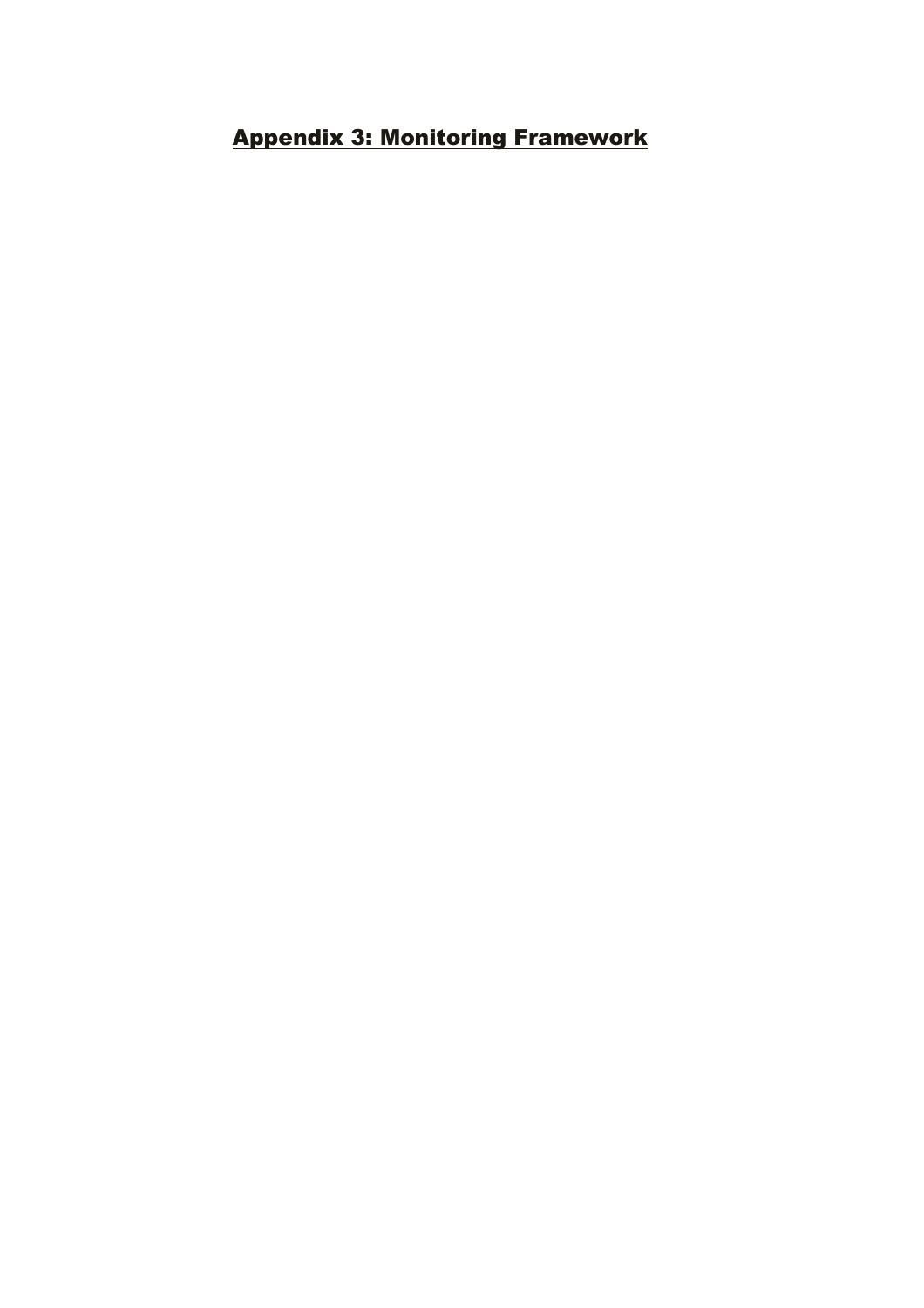## **Local Plan Policy Monitoring Framework:**

The Council will assess the performance of individual policies within the Local Plan through the monitoring of indicators identified within the monitoring framework. The monitoring framework checks on the effectiveness of policy implementation. The monitoring framework along with more detailed monitoring will be monitored and reported through the Councils Authority Monitoring Report on an annual basis.

| <b>Policy</b>                                                                                                  | <b>Strategic</b><br><b>Objective</b> | <b>Monitoring Indicator</b>                                                                               |
|----------------------------------------------------------------------------------------------------------------|--------------------------------------|-----------------------------------------------------------------------------------------------------------|
| <b>The Spatial Strategy</b>                                                                                    |                                      |                                                                                                           |
| SP <sub>1</sub><br><b>Growth Strategy</b>                                                                      | SO1, SO2, SO5,<br>SO6, SO7           |                                                                                                           |
| SP <sub>2</sub><br>National Planning Policy Framework -<br>Presumption in Favour of Sustainable<br>Development | SO1, SO2                             | Number of applications approved contrary to the local plan in accordance with paragraph<br>49 of the NPPF |
| SP <sub>3</sub><br><b>Generic Requirements for Strategic Sites</b>                                             | SO1, SO2                             | Strategic sites to me monitored separately (see below)                                                    |
| <b>SA1</b><br>North of Luton                                                                                   | SO1, SO2                             | Monitoring of site delivery against indicative trajectory                                                 |
| SE <sub>1</sub><br>- M1 Junction 11a - Sundon Rail Freight<br>Interchange (RFI)                                | SO <sub>5</sub>                      | Monitoring of progress of site delivery                                                                   |
| SA <sub>2</sub><br><b>Marston Vale New Villages</b>                                                            | SO1, SO2                             | Monitoring of site delivery against indicative trajectory                                                 |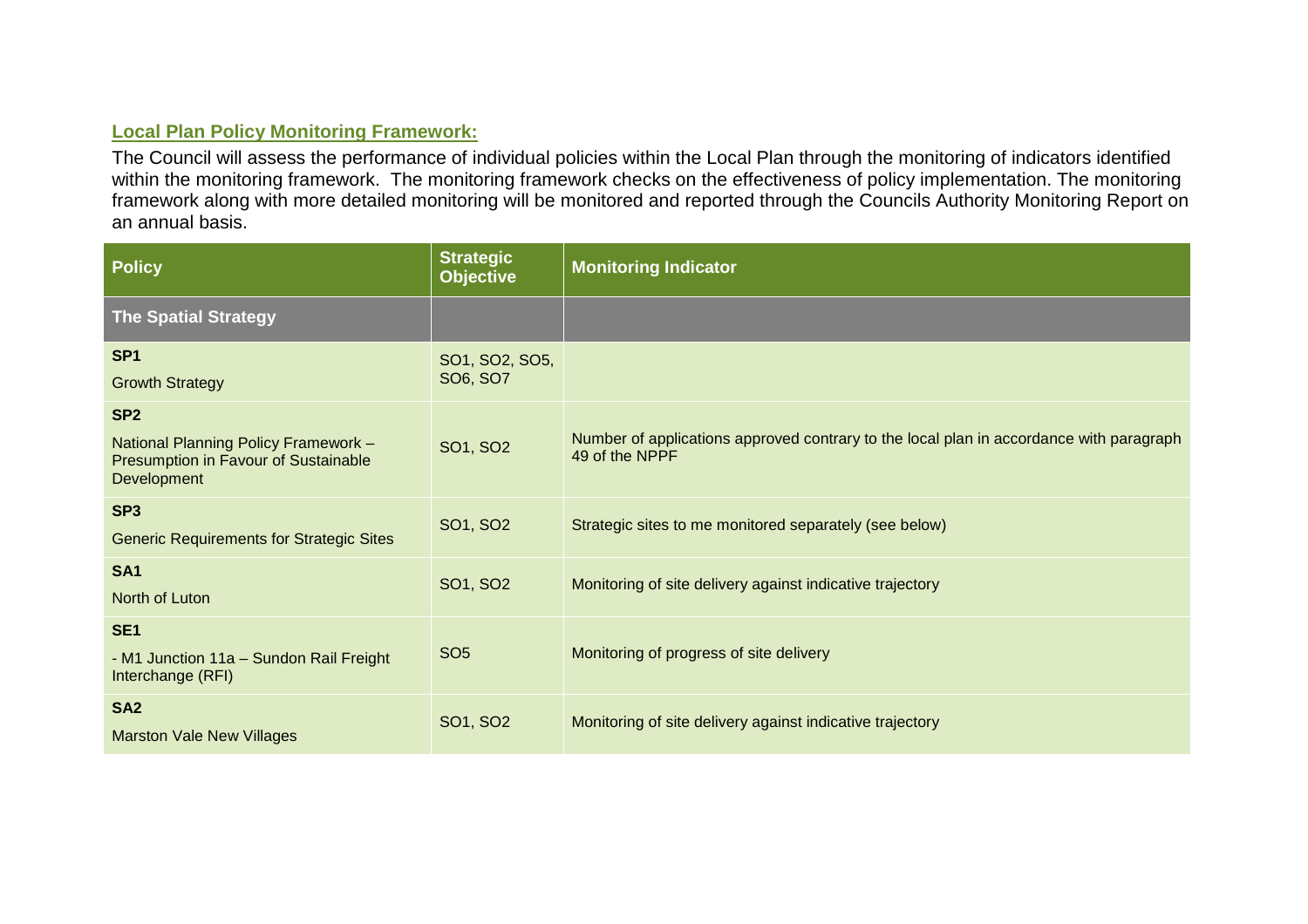| <b>Policy</b>                                                                             | <b>Strategic</b><br><b>Objective</b> | <b>Monitoring Indicator</b>                                                                                                                              |
|-------------------------------------------------------------------------------------------|--------------------------------------|----------------------------------------------------------------------------------------------------------------------------------------------------------|
| SE <sub>2</sub><br>M1 Junction 13 - Marston Gate Expansion                                | SO <sub>5</sub>                      | Monitoring of progress of site delivery                                                                                                                  |
| SA <sub>3</sub><br><b>East of Arlesey</b>                                                 | SO1, SO2                             | Monitoring of site delivery against indicative trajectory                                                                                                |
| SA4<br>East of Biggleswade                                                                | SO1, SO2                             | Monitoring of site delivery against indicative trajectory                                                                                                |
| SE <sub>3</sub><br>Former RAF Base, Henlow                                                | SO <sub>5</sub>                      | Monitoring of progress of site delivery                                                                                                                  |
| SE4<br>A1 Corridor - Holme Farm, Biggleswade                                              | SO <sub>5</sub>                      | Monitoring of progress of site delivery                                                                                                                  |
| HA <sub>1</sub><br><b>Small and Medium Allocations</b>                                    | SO1, SO2                             | Monitoring of site delivery against indicative trajectory                                                                                                |
| <b>Green Belt, Coalescence &amp; Settlements</b>                                          |                                      |                                                                                                                                                          |
| SP <sub>4</sub><br>Development in the Green Belt                                          | SO4, SO12,<br>SO <sub>13</sub>       | Percentage of applications approved in the green belt demonstrating USP                                                                                  |
| SP <sub>5</sub><br><b>Preventing Coalescence and Important</b><br><b>Countryside Gaps</b> | SO3, SO4                             | Number of applications refused as they may lead to the coalescence between<br>settlements. Number of applications refused in Important Countryside Gaps. |
| SP7<br>Development within Settlement Envelopes                                            | SO1, SO2, SO3,<br>SO <sub>4</sub>    | Percentage of new development within settlement envelopes as a proportion of all new<br>developments                                                     |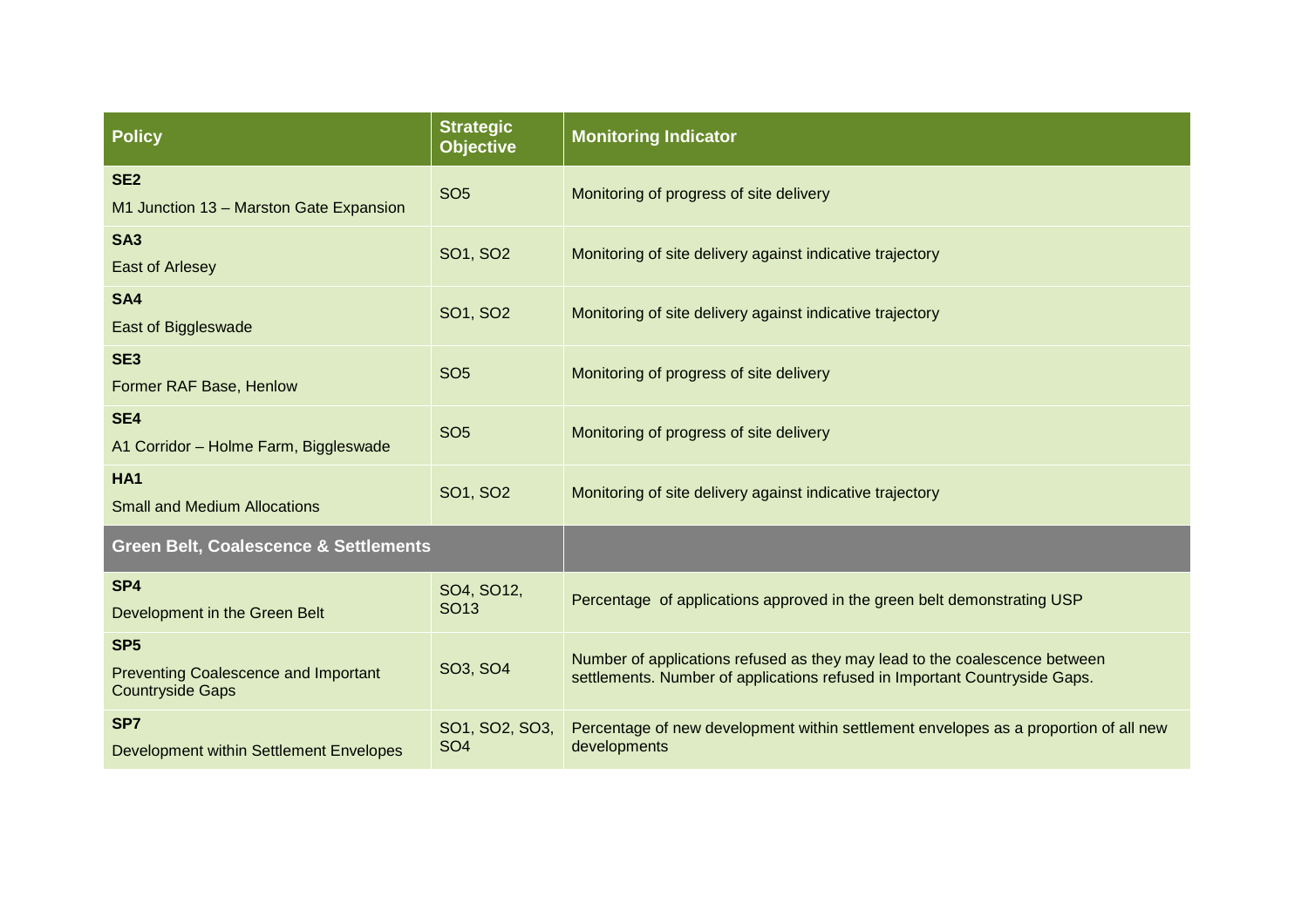| <b>Policy</b>                                                                          | <b>Strategic</b><br><b>Objective</b> | <b>Monitoring Indicator</b>                                                                           |
|----------------------------------------------------------------------------------------|--------------------------------------|-------------------------------------------------------------------------------------------------------|
| SP <sub>8</sub><br>Gypsy and Traveller and Travelling Show<br>People pitch requirement | SO1, SO2                             | Monitoring of progress towards meeting requirement                                                    |
| <b>Housing</b>                                                                         |                                      |                                                                                                       |
| H1<br><b>Housing Mix</b>                                                               | SO <sub>8</sub>                      | Number of completed dwellings with a breakdown of housing type/tenure mix.                            |
| H <sub>2</sub><br><b>Housing Standards</b>                                             | SO <sub>8</sub>                      | Number of applications approved for Category 2 and Category 3 for private and<br>affordable dwellings |
| H3<br><b>Supporting Older People</b>                                                   | SO <sub>8</sub>                      | Number of completed dwellings supporting older people                                                 |
| H <sub>4</sub><br><b>Affordable Housing</b>                                            | SO <sub>8</sub>                      | Number of completed affordable dwellings                                                              |
| H <sub>5</sub><br><b>Rural exception sites</b>                                         | SO <sub>8</sub>                      | Number of dwellings approved                                                                          |
| <b>H6</b><br><b>Starter homes</b>                                                      | SO <sub>8</sub>                      | Number of starter homes approved                                                                      |
| <b>H7</b><br>Self and Custom Build Housing                                             | SO <sub>8</sub>                      | List the number of people on the register<br>Number of self build plots permitted                     |
| H8<br><b>Assessing Planning Applications for Gypsy</b><br>and Traveller Sites          | SO <sub>8</sub>                      | Number of approved gypsy and traveller pitches                                                        |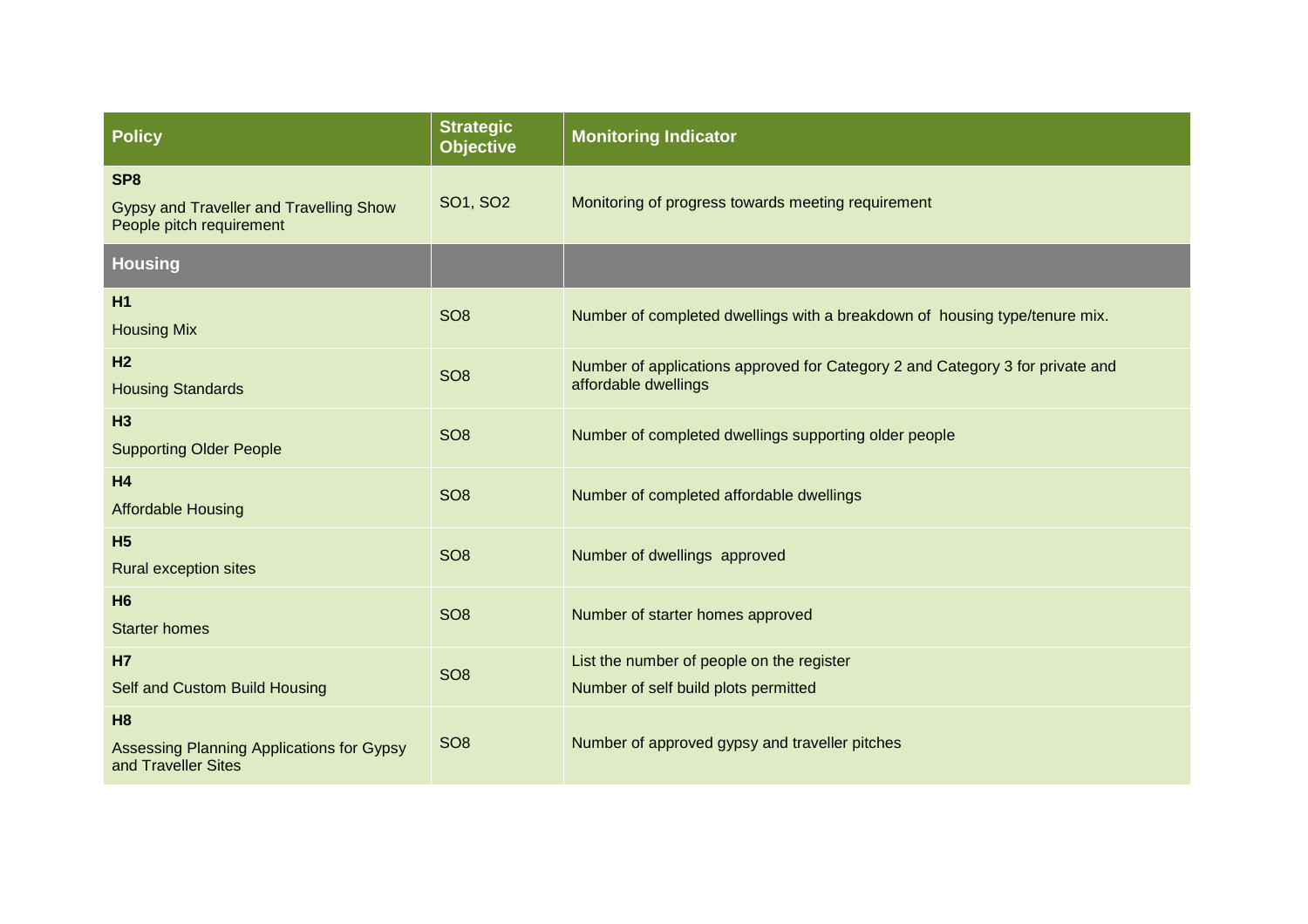| <b>Policy</b>                                                                               | <b>Strategic</b><br><b>Objective</b> | <b>Monitoring Indicator</b>                                                                                                                                                                                                                                                                                        |
|---------------------------------------------------------------------------------------------|--------------------------------------|--------------------------------------------------------------------------------------------------------------------------------------------------------------------------------------------------------------------------------------------------------------------------------------------------------------------|
| H <sub>9</sub><br>Assessing Planning Applications for<br><b>Travelling Showpeople Sites</b> | SO <sub>8</sub>                      | Number of approved travelling showpeople sites                                                                                                                                                                                                                                                                     |
| <b>Employment</b>                                                                           |                                      |                                                                                                                                                                                                                                                                                                                    |
| EMP <sub>1</sub><br><b>Employment Sites and Uses</b>                                        | SO5, SO6, SO7                        | Number of applications approved for gain/losses of B1, B2 and B8 uses                                                                                                                                                                                                                                              |
| EMP <sub>2</sub><br>Change of Use to Non-Employment<br><b>Generating Uses</b>               | SO5, SO6, SO7                        | Number of applications approved on unallocated employment sites and non key sites for<br>non-employment uses<br>Number of applications approved on allocated employment land and key sites for non-<br>employment uses                                                                                             |
| EMP3<br><b>Employment Proposals Adjacent to</b><br><b>Settlement Envelopes</b>              | SO5, SO6, SO7                        | Number of applications approved for employment uses adjacent to settlement envelopes<br>Number of applications approved for employment uses in the green belt                                                                                                                                                      |
| EMP4<br><b>Rural and Visitor Economy</b>                                                    | SO5, SO6, SO7                        | Number of applications approved for tourist, leisure and employment developments in<br>the rural area and green belt<br>Number of enquiries related to tourism, leisure and employment developments in the<br>rural area and green belt                                                                            |
| EMP <sub>5</sub><br>Significant Facilities in the Countryside and<br><b>Green Belt</b>      | SO5, SO6, SO7                        | Number of applications approved for the expansion or redevelopment of Cranfield Uni<br>and Tech Park, Shuttleworth College, Millbrook Proving Ground, RAF Henlow, DISC<br>Chicksands, ZSL Whipsnade, Woburn Safari Park, Centre Parcs, Toddington Motorway<br>Services, Faldo Rd Ind Estate, Kier, Lockhead Martin |
| <b>Town Centres &amp; Retail</b>                                                            |                                      |                                                                                                                                                                                                                                                                                                                    |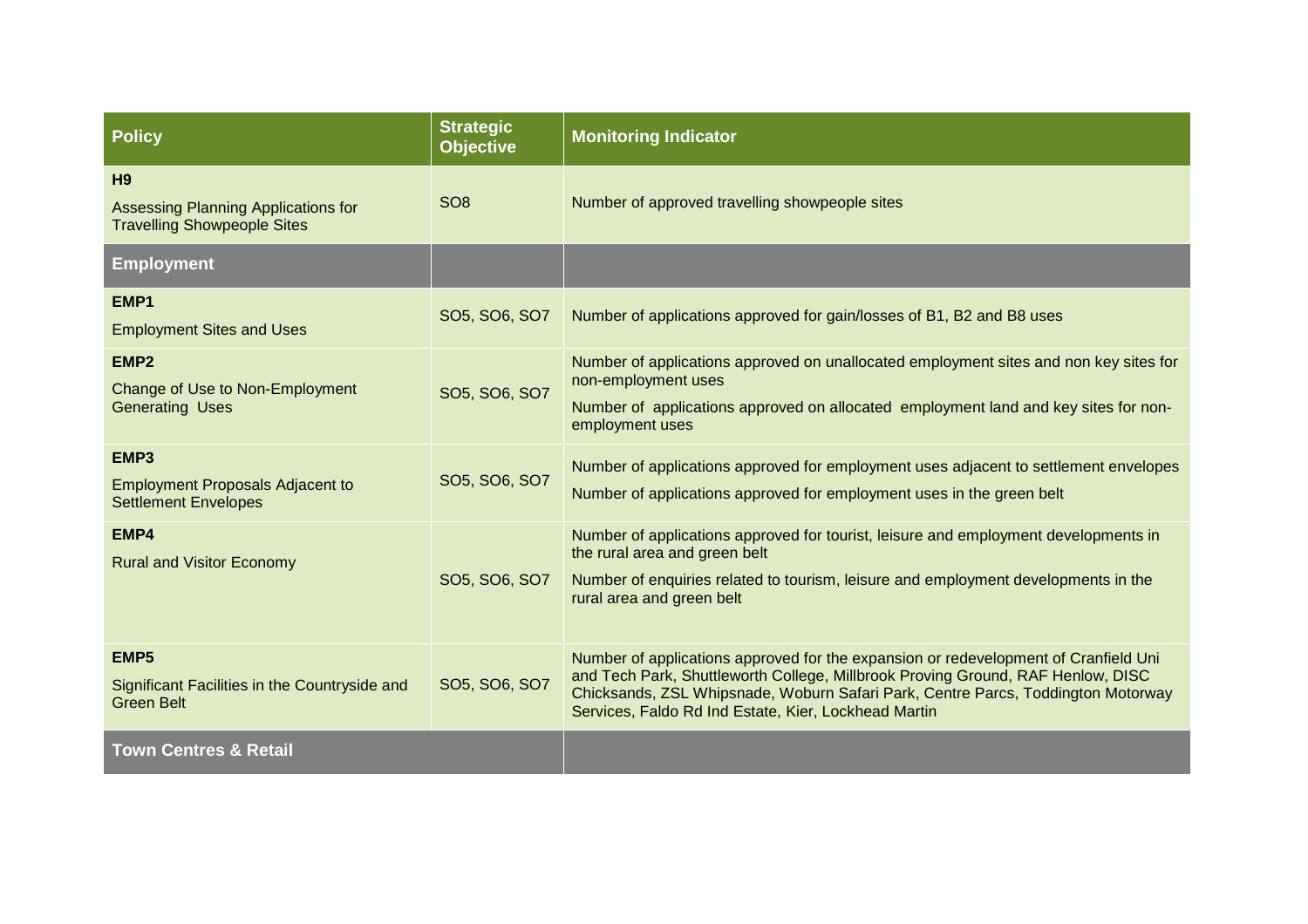| <b>Policy</b>                                                                            | <b>Strategic</b><br><b>Objective</b> | <b>Monitoring Indicator</b>                                                                                                                                                                                                                                                                                                                                                               |
|------------------------------------------------------------------------------------------|--------------------------------------|-------------------------------------------------------------------------------------------------------------------------------------------------------------------------------------------------------------------------------------------------------------------------------------------------------------------------------------------------------------------------------------------|
| R <sub>1</sub><br><b>Ensuring Town Centre Vitality</b>                                   | SO1, SO2                             | Number of applications approved for town centre uses at ground floor level in town<br>centre boundaries<br>Number of applications approved for change of use from town centre uses to another<br>use in town centres<br>Number of applications for retail, office and leisure development over 500 sqm gross<br>external floor space that are outside the designated town centre boundary |
| R <sub>2</sub><br><b>Retail and Minor Service Centres, Villages</b><br>and Rural Economy | SO1, SO2                             | Number of applications for retail uses in minor service centres and villages<br>Number of applications for change of use or re-development of shops or pubs in minor<br>service centres or villages                                                                                                                                                                                       |
| R <sub>3</sub><br><b>Town Centre Development</b>                                         | SO1, SO2                             | Number of permissions for new development identified in development briefs and master<br>plans.<br>Total financial contributions secured for town centre improvements                                                                                                                                                                                                                     |
| <b>Transport</b>                                                                         |                                      |                                                                                                                                                                                                                                                                                                                                                                                           |
| T1<br>Mitigation of Transport Impacts on the<br><b>Networks</b>                          | SO9, SO10                            | Number of applications approved for 80 dwellings of more that have a transport plan or<br>travel plan<br>Level of road traffic growth                                                                                                                                                                                                                                                     |
| T <sub>2</sub><br><b>Highway Safety and Design</b>                                       | S <sub>09</sub>                      | Refer to Local Transport Plan for monitoring information<br>Rate of road/traffic incidents<br>Expansion of lower speed limit zones                                                                                                                                                                                                                                                        |
| T <sub>3</sub><br>Parking                                                                | SO <sub>9</sub>                      | Refer to Local Transport Monitoring information<br>Number of parking spaces lost and gained                                                                                                                                                                                                                                                                                               |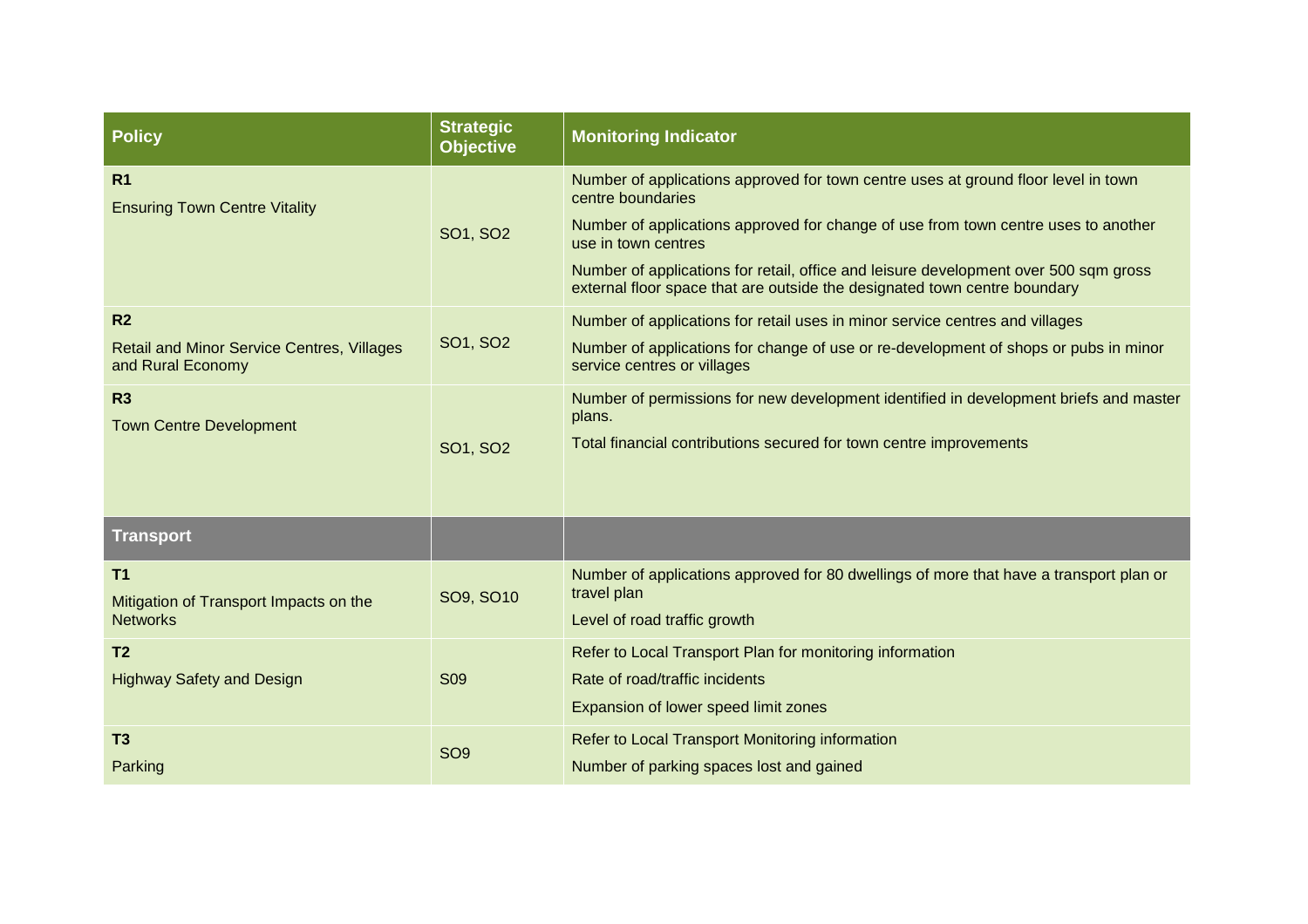| <b>Policy</b>                                           | <b>Strategic</b><br><b>Objective</b>         | <b>Monitoring Indicator</b>                                                                                                       |
|---------------------------------------------------------|----------------------------------------------|-----------------------------------------------------------------------------------------------------------------------------------|
| <b>T4</b><br><b>Public Transport Interchanges</b>       | SO9, S10                                     | Total financial contributions secured to improve interchange infrastructure                                                       |
| T <sub>5</sub><br><b>Ultra Low Emission Vehicles</b>    | <b>SO13</b>                                  | Number of applications approved that provide car charging points                                                                  |
| T <sub>6</sub><br><b>Management of Freight</b>          | <b>SO10</b>                                  | Refer to Local Transport Monitoring information                                                                                   |
| <b>Environmental Enhancement</b>                        |                                              |                                                                                                                                   |
| EE1<br><b>Green Infrastructure</b>                      | SO11, SO12,<br><b>SO13</b>                   | Total financial contributions secured for GI<br>Quantity of green infrastructure gains/enhanced/lost through planning permissions |
| EE <sub>2</sub><br><b>Enhancing Biodiversity</b>        | SO11, SO12,<br><b>SO13</b>                   | Number of applications with a condition for enhancing biodiversity<br>List the change in areas of biodiversity importance         |
| EE3<br><b>Nature Conservation</b>                       | SO11, SO12,<br>SO <sub>13</sub>              | List the improved local biodiversity active management of local sites                                                             |
| EE4<br>Trees, Woodlands and hedgerows                   | SO3, SO4<br>SO11, SO12,<br>SO13,             | Number of TPOs lost as a result of development<br>Number of applications approved with landscaping conditions                     |
| EE <sub>5</sub><br><b>Landscape Character and Value</b> | SO3, SO4,<br>SO11, SO12,<br>SO <sub>13</sub> | Number of applications approved where an objection has been received                                                              |
| EE <sub>6</sub><br>Tranquillity                         | SO3, SO4,<br>SO11, SO12,<br><b>SO13</b>      | Number of applications approved for sites over 100 dwgs that fulfil the policy                                                    |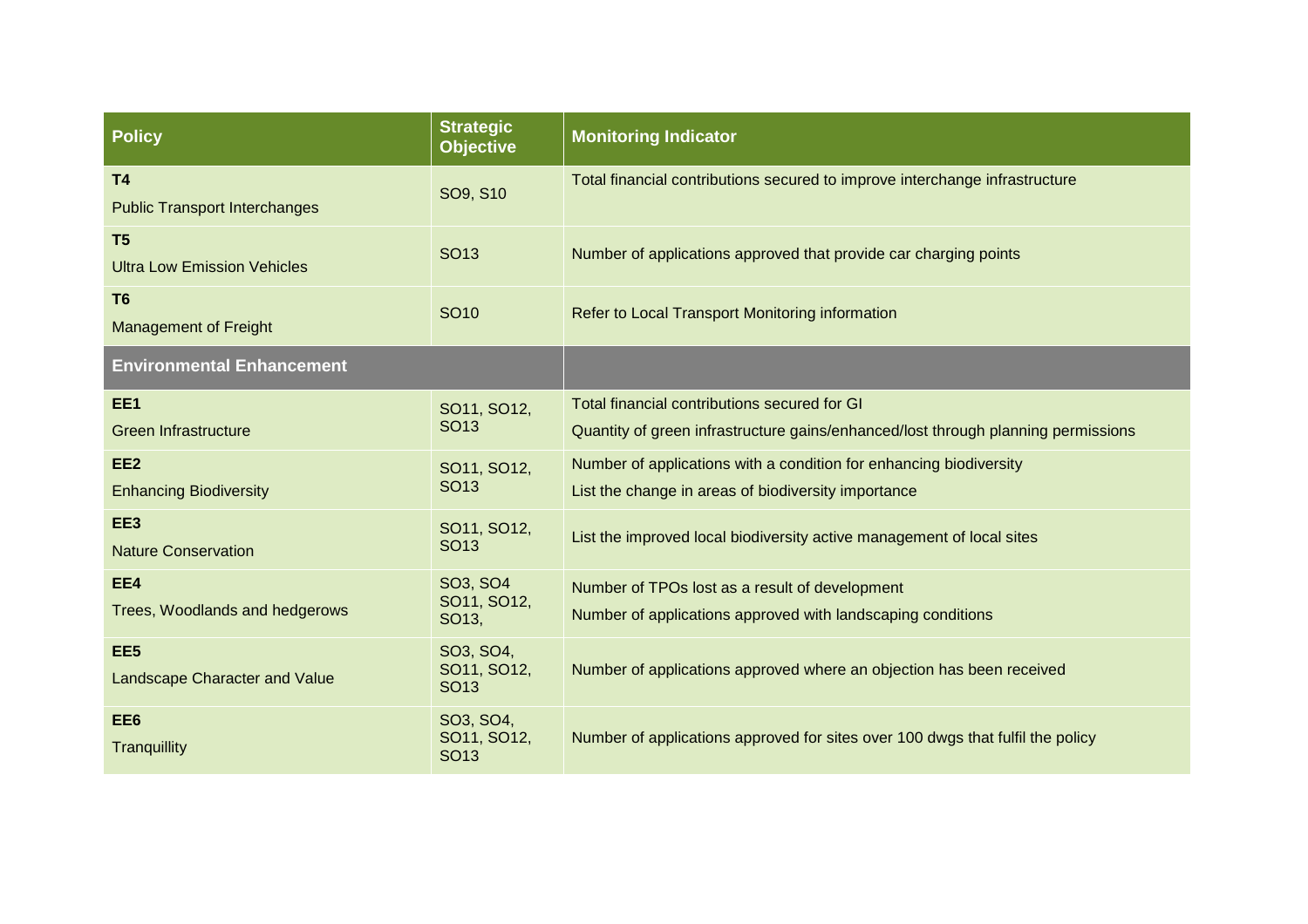| <b>Policy</b>                                                            | <b>Strategic</b><br><b>Objective</b>         | <b>Monitoring Indicator</b>                                                                                           |
|--------------------------------------------------------------------------|----------------------------------------------|-----------------------------------------------------------------------------------------------------------------------|
| EE7<br><b>Chilterns AONB</b>                                             | SO3, SO4,<br>SO11, SO12,<br>SO <sub>13</sub> | Number of applications refused and approved within the AONB boundary                                                  |
| EE8<br><b>Greensand Ridge NIA</b>                                        | SO3, SO4,<br>SO11, SO12,<br>SO <sub>13</sub> | Number of applications refused and approved within the NIA                                                            |
| EE9<br>The Forest of Marston Vale                                        | SO3, SO4,<br>SO11, SO12,<br>SO <sub>13</sub> | The percentage of tree cover in the Forest of Marston Vale                                                            |
| <b>EE10</b><br>Bedford and MK Waterway Park                              | SO11, SO12,<br>SO <sub>13</sub>              | Total financial contributions for the Waterway Park                                                                   |
| <b>EE11</b><br>The River and Waterway Network                            | SO9, SO10,<br>SO11, SO12,<br><b>SO13</b>     | Number of applications approved/refused near to The Grand Union Canal, River Ouzel<br>and River Ivel.                 |
| <b>EE12</b><br><b>Public Rights of Way</b>                               | SO1, SO2,<br>SO11, SO12,<br>SO <sub>13</sub> | Total financial contributions to protect and enhance the rights of way network                                        |
| <b>EE13</b><br>Outdoor Sport, Leisure and Open Space                     | SO1, SO11,<br>SO <sub>12</sub>               | Number of approved applications for additions and losses of outdoor D2 sport and<br>leisure facilities and open space |
| <b>EE14</b><br><b>Applications for Minerals and Waste</b><br>Development |                                              | Number of sites restored and their new use                                                                            |
| <b>Climate Change &amp; Sustainability</b>                               |                                              |                                                                                                                       |
| CC <sub>1</sub><br><b>Climate Change and Sustainability</b>              | <b>SO13</b>                                  | Number of applications approved where an objection has been received                                                  |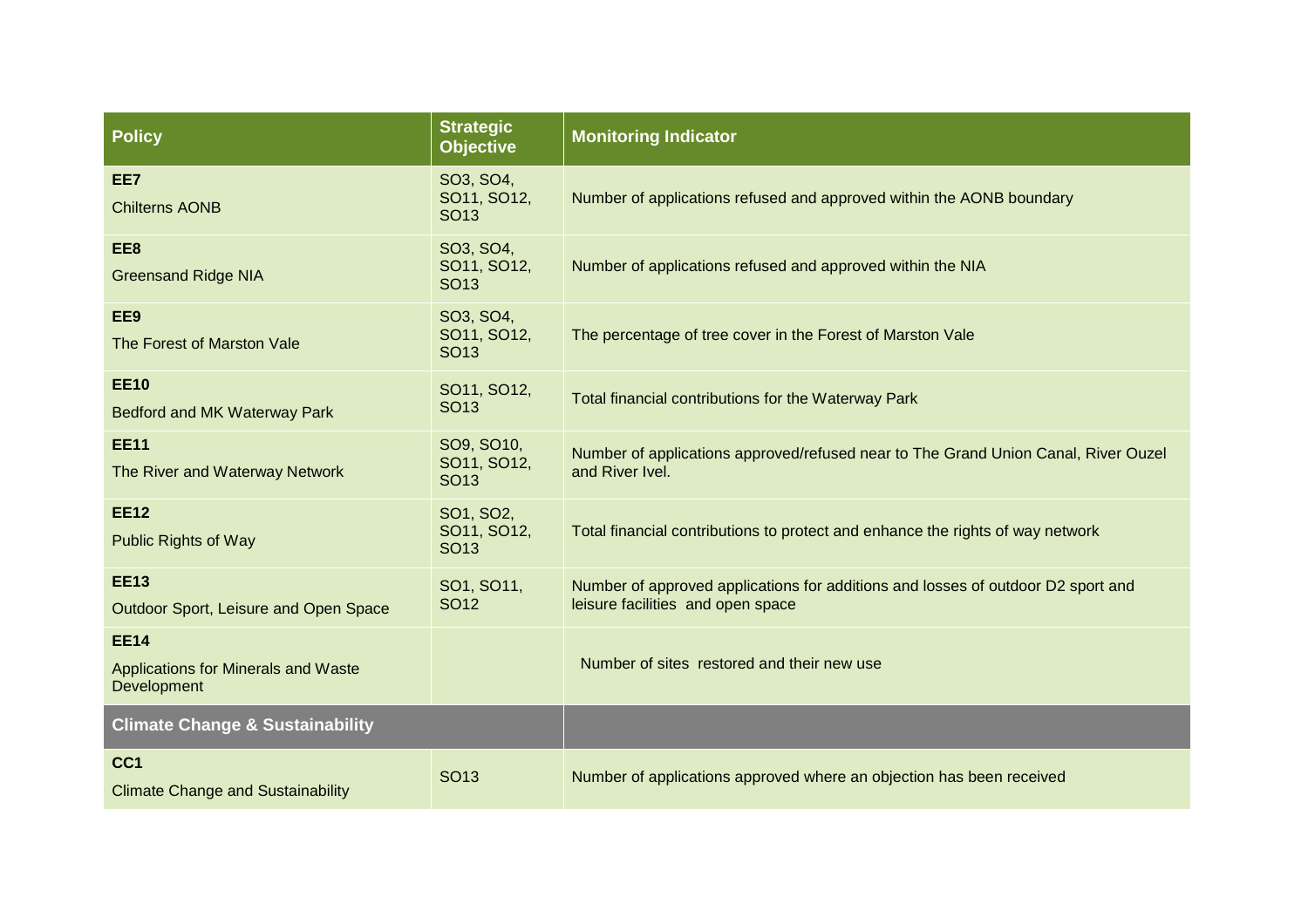| <b>Policy</b>                                                                             | <b>Strategic</b><br><b>Objective</b>                     | <b>Monitoring Indicator</b>                                                                 |
|-------------------------------------------------------------------------------------------|----------------------------------------------------------|---------------------------------------------------------------------------------------------|
| CC <sub>2</sub><br><b>Sustainable Energy Development</b>                                  | <b>SO13</b>                                              | Number of applications approved where an objection has been received                        |
| CC <sub>3</sub><br><b>Flood Risk Management</b>                                           | SO <sub>13</sub>                                         | Number of developments permitted contrary to the Environment Agency advice                  |
| CC4<br><b>Development Close to Watercourses</b>                                           | SO12, SO13                                               | Number of applications approved near to watercourses                                        |
| CC <sub>5</sub><br><b>Sustainable Drainage</b>                                            | <b>SO13</b>                                              | Number of applications approved where an objection has been received                        |
| CC <sub>6</sub><br><b>Water Supply and Sewerage Infrastructure</b>                        | SO1, SO13                                                | Number of approved applications from EA and Anglian Water                                   |
| CC7<br><b>Water Quality</b>                                                               | SO1, SO13                                                | Number of approved applications from EA                                                     |
| CC <sub>8</sub><br><b>Pollution and Land Instability</b>                                  | <b>SO13</b>                                              | Number of refused applications                                                              |
| <b>High Quality Places</b>                                                                |                                                          |                                                                                             |
| HQ1<br><b>High Quality Development</b>                                                    | SO1, SO2, SO3,<br>SO4, SO9,<br>SO10, SO11,<br>SO12, SO13 | Number of applications approved or refused                                                  |
| <b>HQ2</b><br><b>Planning Obligations and the Community</b><br><b>Infrastructure Levy</b> | SO1, SO2                                                 | Number of planning obligations monies received in the monitoring year.<br><b>CIL status</b> |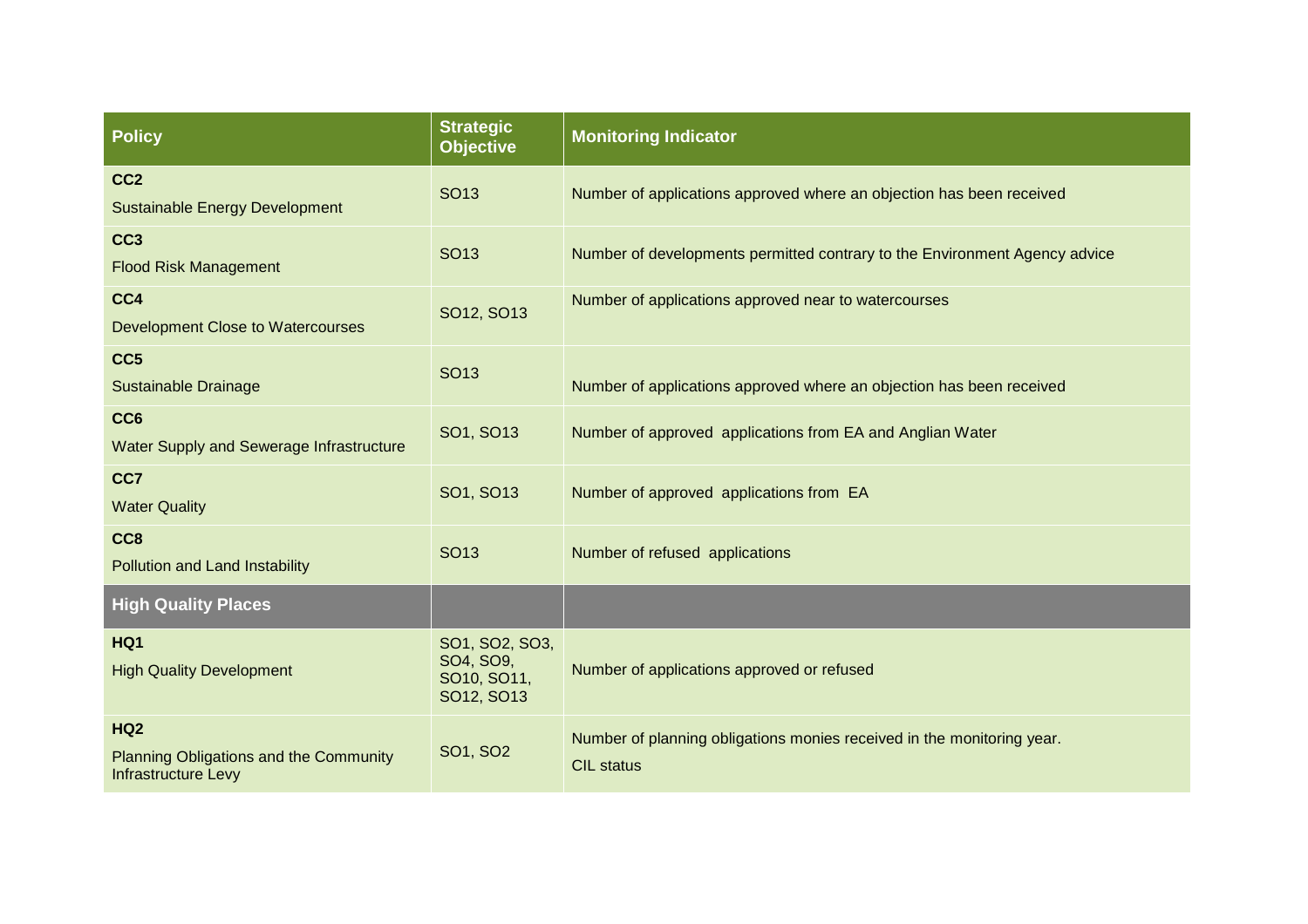| <b>Policy</b>                                                                | <b>Strategic</b><br><b>Objective</b> | <b>Monitoring Indicator</b>                                                                                                                                                                             |
|------------------------------------------------------------------------------|--------------------------------------|---------------------------------------------------------------------------------------------------------------------------------------------------------------------------------------------------------|
| HQ3<br><b>Provision for Social and Community</b><br>Infrastructure           | SO1, S02                             | Number of new community facilities granted permission<br>Number of community facilities lost through closure, demolition, conversions etc                                                               |
| HQ4<br><b>Indoor Sport and Leisure Facilities</b>                            | SO <sub>1</sub>                      | Quantity and/or number of new/lost indoor sport and leisure facilities                                                                                                                                  |
| HQ <sub>5</sub><br><b>Broadband and Telecommunications</b><br>Infrastructure | SO <sub>1</sub>                      | Percentage of superfast broadband across Central Bedfordshire<br><b>Broadband speeds</b>                                                                                                                |
| HQ <sub>6</sub><br><b>Public Art</b>                                         | SO3, SO4                             | Number of applications approved                                                                                                                                                                         |
| HQ7<br><b>Back-land Development</b>                                          | SO3, SO4                             | Number of dwellings approved on back-land development                                                                                                                                                   |
| HQ <sub>8</sub><br><b>Larger Sites</b>                                       | <b>SO2</b>                           | Number of applications of 300dwgs or more on non allocated sites were a development<br>brief has been agreed prior to the submission of the application<br>Number of applications of with a design code |
| HQ <sub>9</sub><br><b>Small Open Spaces</b>                                  | SO4, SO11,<br>SO12, SO13             | Number of planning applications refused                                                                                                                                                                 |
| <b>HQ10</b><br><b>Modern Methods of Construction</b>                         | SO1, SO2,<br><b>SO13</b>             | Number of applications that show modern methods of construction                                                                                                                                         |
| <b>Historic Environment</b>                                                  |                                      |                                                                                                                                                                                                         |